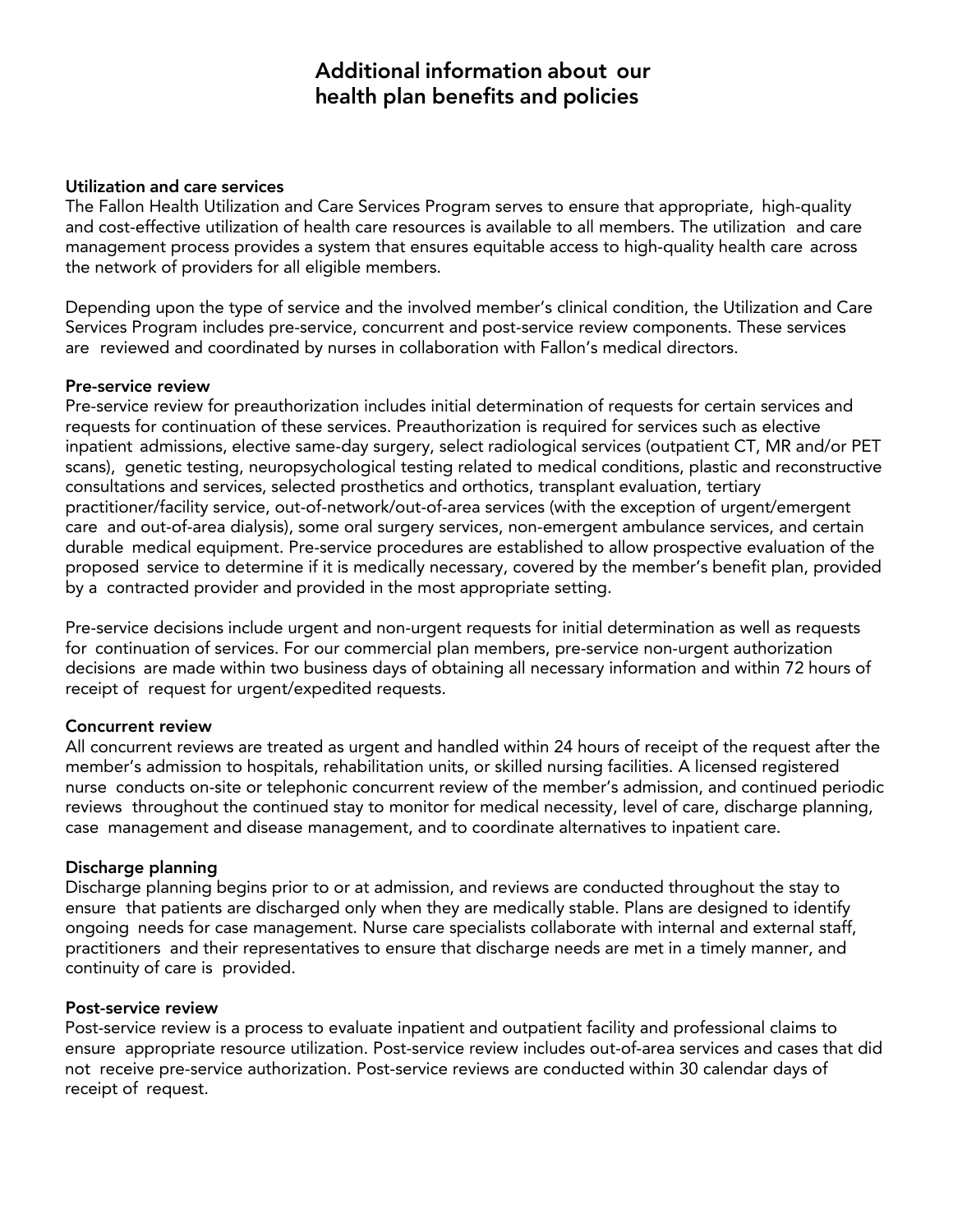#### Appeals

An adverse determination means that Fallon made a decision, based on the review of information provided, that denies, reduces, modifies or terminates coverage for health care services because the treatment does not meet the requirements for coverage based on medical necessity, appropriateness of health care setting and level of care, or effectiveness. If you disagree with an adverse determination about coverage related to your care, you may file an appeal. An appeal is a request to change a previous decision made by Fallon.

You may file the appeal yourself, or with the completion of the appropriate authorization form, you may have someone else (e.g., a family member, friend, physician/practitioner) do this for you. You must file your appeal within 180 calendar days from when you received the written denial.

#### Case management

The case management component of the Utilization/Care Services Program is designed to identify members frequently during the care continuum through predefined triggers for screening, health risk appraisals and referrals received from all internal Fallon departments, such as inpatient nurse care specialists, Disease Management, Member Services, Provider Services, and Member Relations. In case management (CM), the outpatient nurse case manager works with the member/family and/or authorized representative, physician(s) and/or provider health care team to facilitate a plan of care. This includes efforts to maximize the member's benefit plan design and facilitate the availability of alternative community resources.

Fallon's case management program includes acute case management, complex case management and case management of members identified as high-risk for disease management. Our outpatient nurse case managers partner with contracted providers and the member and/or authorized representative to assess, plan, implement, coordinate, monitor and procure multidisciplinary health care services. We emphasize the use of alternative resources and improving the member's clinical and functional status.

After the initial screening of member data, outpatient nurse case managers perform an assessment through telephone interviews with the member/family and/or authorized representative, and interface with contracted providers and facilities. Assessment information includes past medical history and psychosocial and functional health status. The nurse case managers then enroll the members in the program by developing and implementing individualized care plans to meet the identified members' needs.

#### Disease Management

Fallon has several in-house, internally developed disease management programs designed to empower members with chronic health conditions to self manage their disease and achieve optimum control. The purpose of the Disease Management program is to slow disease progression, prolong periods of health and improve quality of life by focusing on healthier living.

Disease Management is a multidisciplinary, continuum-based approach to health care delivery that proactively identifies populations with, or at risk for, chronic medical conditions. Disease Management supports the member-practitioner relationship and plan of care, emphasizes the prevention of exacerbation and complications using cost-effective, evidence-based guidelines that serve as the clinical basis for these programs and member empowerment strategies such as self-management. It continuously evaluates clinical, humanistic and economic outcomes with the goal of improving overall health.

Identification of members begins upon enrollment in Fallon with member-reported information, including but not limited to Health Risk Assessment and medical and pharmacy claims data. Other means of identification may include provider referral, Customer Service referral, self referral, Case Management referral and laboratory data.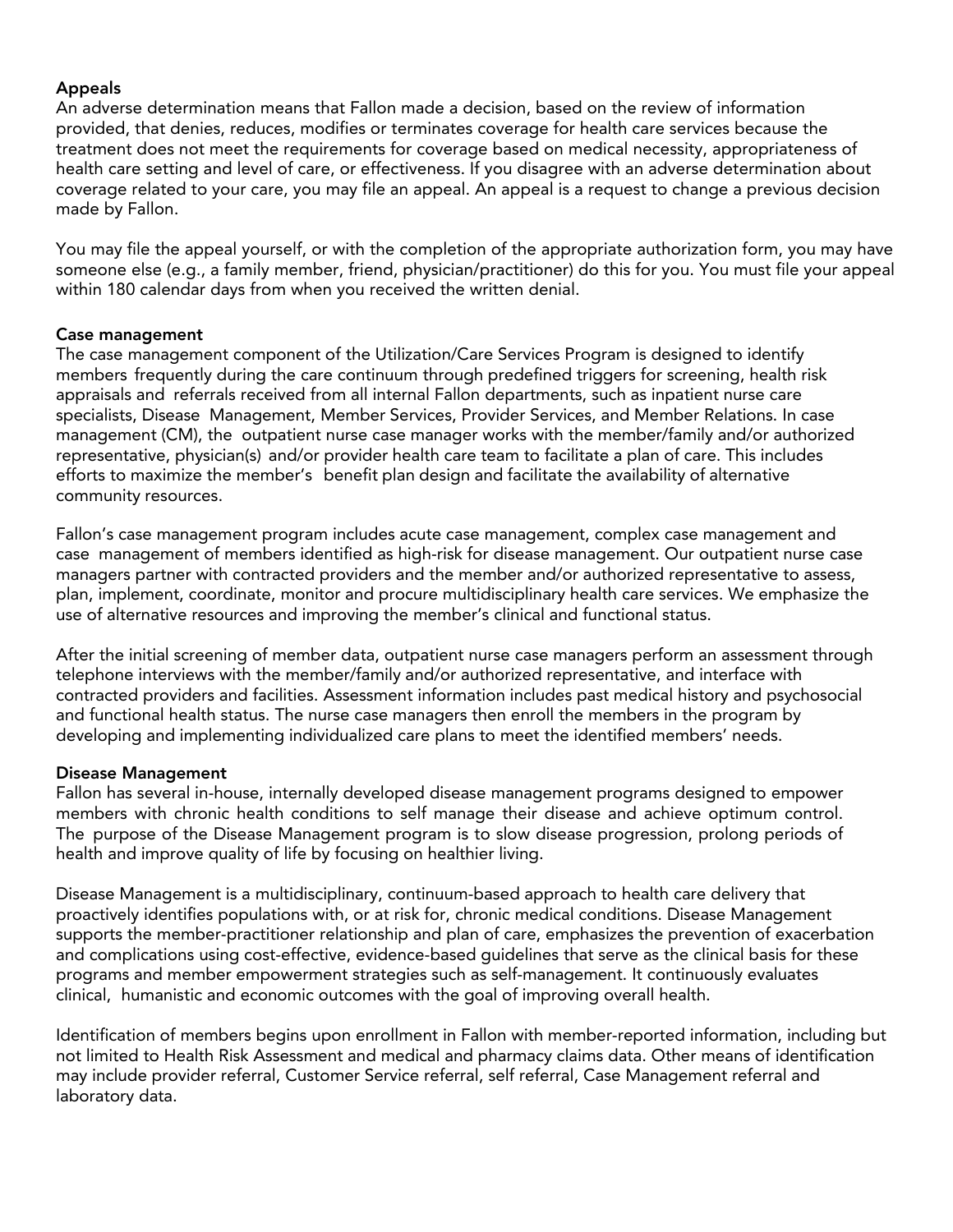Condition-specific educational materials are provided to all members enrolled in the program. Health Educators/Nurses provide telephonic outreach to those members deemed to be "moderate risk." They use a "coaching" model to move members through lifestyle behavior change, which addresses diet, exercise, stress management and tobacco cessation, to name a few. Disease specific self-management is also addressed and includes medication adherence, biometric tracking and follow-up medical care. Content for all disease management programs is based on nationally recognized standards of care.

# Behavioral health services

Beacon Health Strategies (Beacon) is Fallon's behavioral health care partner and provides behavioral health services to all Fallon members. Fallon and Beacon collaborate to provide integrated management across medical and behavioral health levels of care. Beacon's utilization management program encompasses pre- service, concurrent, and post-service review for inpatient, diversionary and outpatient care of F allon's members.

# Confidentiality of member information

In support of our commitment to protect our members' privacy, Fallon has in place a comprehensive, corporate-wide privacy and security program. The ultimate goal of Fallon's privacy and security programs is to safeguard our members' protected health information (PHI) from inappropriate access, use, and disclosure, while permitting appropriate access in order to provide the highest quality health care coverage for our members.

Our numerous privacy and security policies and procedures address the protection of PHI in all forms oral, written, and electronic—across the organization. We define the appropriate uses and disclosures of information, such as members have the right to authorize the disclosure of PHI for certain non-routine uses and disclosure, and employers can access PHI for enrollment and disenrollment purposes and under other limited circumstances. Our policies and procedures also address the rights members have with respect to their PHI. For example, members have the right to access most PHI that Fallon has about them.

You can be confident that all of us at Fallon are committed to safeguarding the privacy and security of our members' PHI. If you have questions or would like more detailed information about our privacy practices, you can review our Notice of Privacy Practices online at our member website at fchp.org (keyword: "policies"), or, for a printed copy, call our Customer Service Department at 1-800-868- 5200 (TRS 711). They are available Monday, Tuesday, Thursday and Friday from 8 a.m. to 6 p.m., and Wednesday from 10 a.m. to 6 p.m.

# Prescription drug benefit

The Department of Pharmacy Services of Fallon Health is committed to managed care. Managed care means managing existing resources effectively and efficiently while ensuring quality care. The goal is that care provided is both medically necessary and demonstrates an appropriate use of resources.

# Pharmaceutical management tools

Fallon uses criteria based on current standards, evidence-based medicine, outcome studies, established compendia, peer review articles, quality of life studies, and other types of reproducible peer reviewed papers to assess clinical safety and efficacy in order to create pharmaceutical management tools and procedures.

Approved criteria also includes reviews of any known drug-to-drug interactions, drug-disease state interactions, dosing parameters, side effect issues, age-related problems and any information necessary for effectiveness and safety.

Fallon reviews pharmaceutical management procedures as new pharmaceutical information becomes available.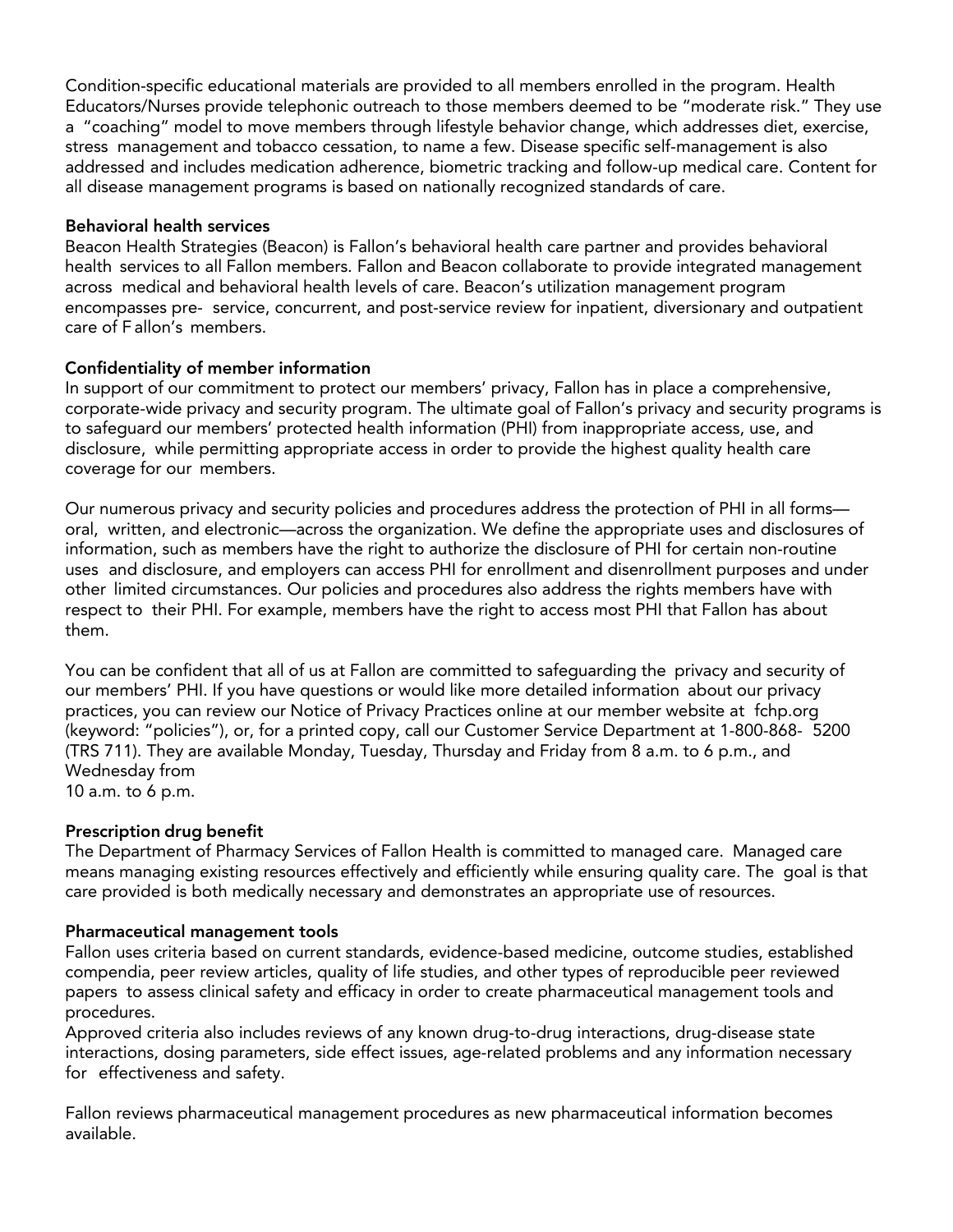# Generic substitution

The state of Massachusetts mandates that all prescriptions written, unless specified by the prescribing provider, will be dispensed as the generic form. Fallon upholds the law by mandating all prescriptions filled for Fallon members are filled as generic unless specified by the prescribing practitioner.

#### Therapeutic substitution

Therapeutic Substitution is not employed as a Fallon strategy.

#### Quantity, duration of use limits, step therapy and age restrictions

Fallon has established quantity and duration limits, step therapy and age restrictions for a specific list of medications. Determinations regarding which medications are included on this list and the number of doses the member is able to receive are made annually and submitted to the Pharmacy & Therapeutics (P&T) Committee for review and approval. If a practitioner would like an exception to this rule for a specific member, he/she can submit a completed prior authorization request form to the Department of Pharmacy Services. This form must state the medical reason why the management tool would be inappropriate for the member.

# New-to-market medication evaluation

Fallon follows a new-to-market medication evaluation policy and usage determination for medications newly approved by the FDA. Fallon has a waiting period (moratorium) of up to 180 calendar days for all new medications, in order to ensure enough time to determine true dosing parameters, side effect profiles, drug- drug interactions, drug-disease state interactions, and age-related issues. During this period, a practitioner can request the medication via the prior authorization process.

# Prior authorization

Prior authorization guidelines, based on medical necessity, are developed using clinical evidence from appropriate external organizations and are approved by the P&T Committee. Revisions to guidelines are made in response to new information derived from reviews of medical literature, guidelines from national medical organizations, new legislative or regulatory mandates and appeal trends and utilization patterns. Revisions to policies and guidelines are presented to the P&T Committee for comment, input and approval. Prior authorization criteria are reviewed annually as new pharmaceutical information becomes available. Fallon provides information about the pharmaceutical management procedures and formulary lists to practitioners on the Fallon website. This information may include copayment information, list of formularies, prior authorization criteria, prior authorization forms and procedures for submitting a prior authorization request.

# Requests for medically necessary pharmaceuticals

All information regarding medical necessity is obtained from prescribing practitioners via the prescription prior authorization form. The information is reviewed in conjunction with the guidelines by appropriate pharmacists and practitioners. Routine requests are processed within three days from the date of request. Urgent/emergency requests are processed within one day of the date of request. Requests are reviewed in the order of arrival, with the exception of emergency medications, which are reviewed according to the urgency of the clinical situation. Emergency medications are noted to be: antibiotic medications, antipsychotic medications and pain medications. Only a clinical pharmacist or medical director can deny a request for authorization based on medical necessity.

# Approval notification

Notification of approval is made to the requesting practitioner by fax. At the same time, a letter is sent to the member stating the medication name, dose, quantity approved and the start and end date of the approval.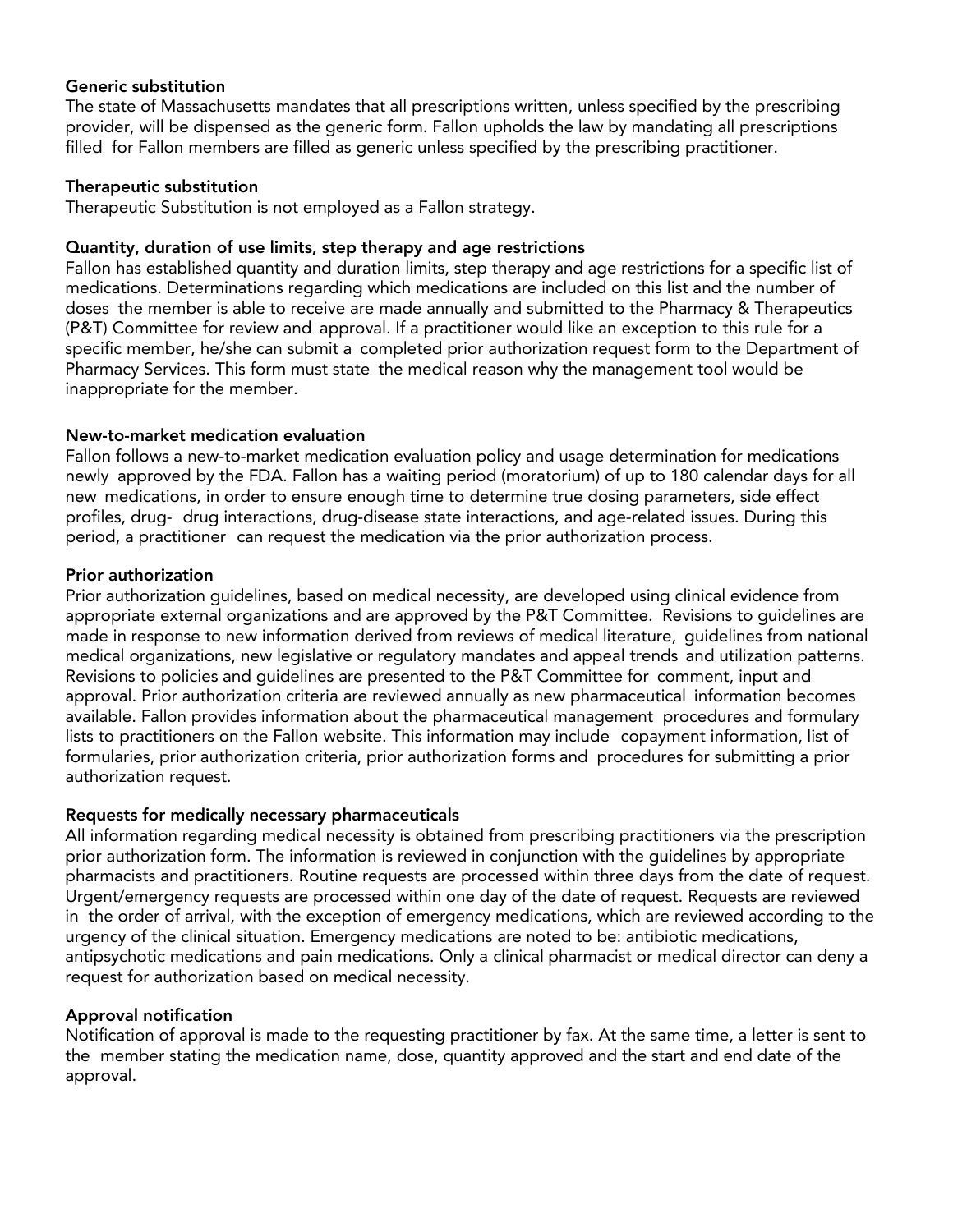#### Adverse determination notification

Determinations to not authorize are based on benefits, Fallon criteria, guidelines and protocols, as applicable. The reviewing pharmacist or physician may consult with the requesting practitioner prior to issuing an adverse determination in order to clarify clinical questions and to arrange appropriate alternative medications when necessary.

Notification of adverse determination based on medical necessity is made to the practitioner first by phone, followed by fax. At the same time a letter is sent to the member citing determination reasons in easily understandable language, alternative medications if indicated, and a reference to the guideline, protocol or other similar criterion on which the decision is based. Included is information on the appeal process that contains a description of the appeal rights, right to submit written comments, documents or other information relevant to the appeal, an explanation of the appeal process, including the right to member representation and time frames for deciding appeals and a description of the expedited appeal process for urgent requests. A final inclusion is the contact information in the event that the practitioner or member wants to discuss the rationale for the adverse determination. Clinical review criteria are available to all members and practitioners upon request.

Adverse benefit determinations are based upon policies covered in member coverage communications including the *Member Handbook.* 

Notification of adverse determination based on benefit determination is made to the practitioner by fax. At the same time a letter is sent to the member explaining the determination reasons and possible alternative therapies if available. Included is information on the appeal process that contains a description of the appeal rights, right to submit written comments, documents or other information relevant to the appeal, an explanation of the appeal process, including the right to member representation and time frames for deciding appeals, and a description of the expedited appeal process for urgent requests. A final inclusion is the contact information in the event that the practitioner or member wants to discuss the rationale for the adverse determination.

All adverse determinations of medications are subject to a reconsideration process. All reconsiderations follow Appeals and Grievance Policies and Procedures.

# Requests for use of FDA approved medication for a non-FDA approved condition

If a practitioner requests an FDA approved medication for a non-FDA approved disease state/condition, the criteria for its use will be based upon standard criteria for non-FDA approved medications. If the use of the medication does not meet any of the above requirements and if not medically indicated, Fallon's Department of Pharmacy Services generally will make an adverse determination decision.

#### Formulary drug list

Fallon has developed a Formulary Drug List that includes medications from every drug class except for those medications specified in the evidence of coverage document.

The formulary drug list is reviewed annually, or more frequently if the current standard of care changes. It will be modified in a timely manner to reflect any changes.

Major changes to the Formulary Drug List, for reasons such as newly approved medications, new evidence of efficacy or safety and cost will occur at a minimum of four times per year.

Information about the Formulary Drug List and other pharmaceutical management tools and criteria is communicated to practitioners, members and pharmacists by way of the Fallon website. A hard copy is provided upon request.